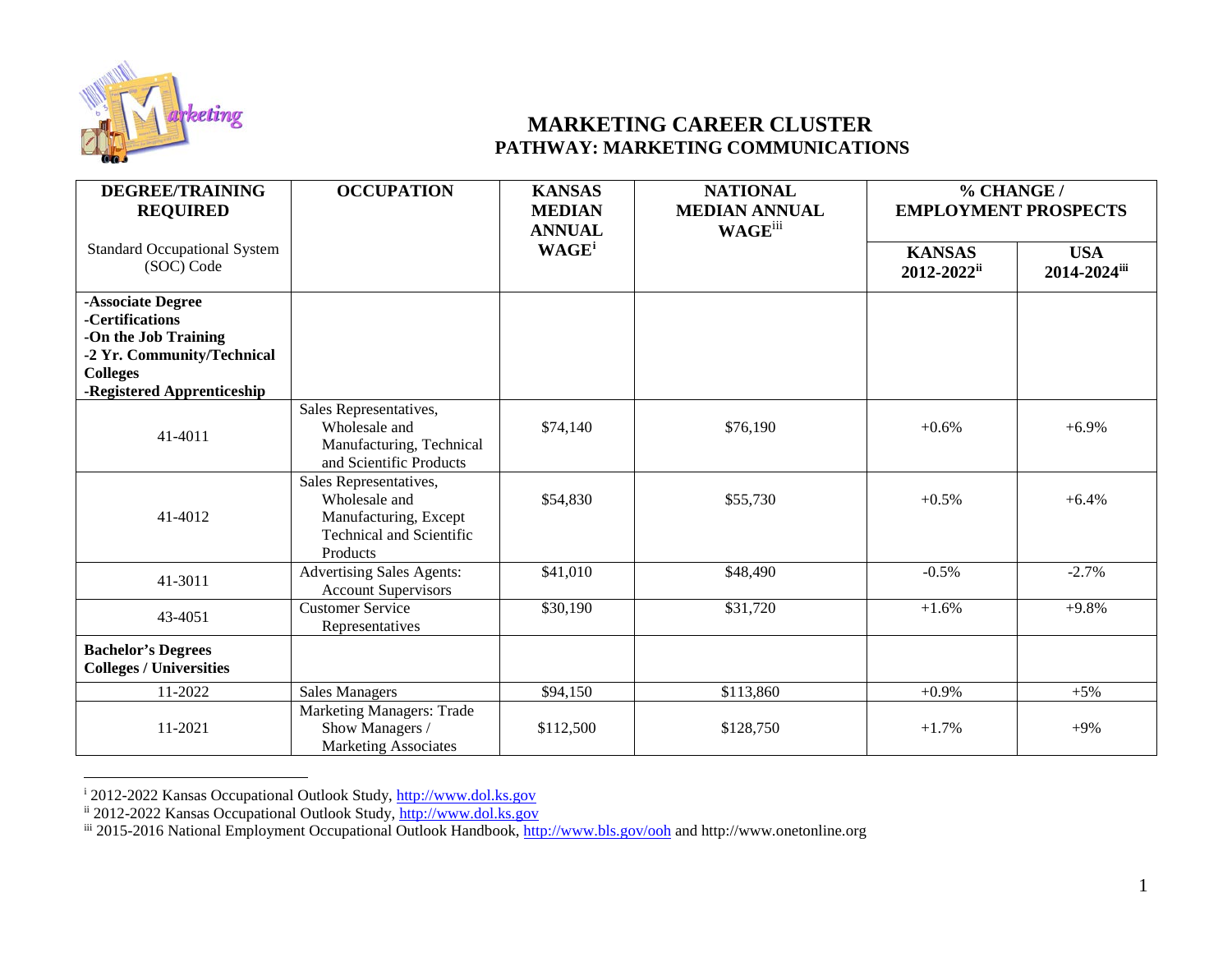| <b>DEGREE/TRAINING</b>                            | <b>OCCUPATION</b>                                                                                                                                                                                      | <b>KANSAS</b>                  | <b>NATIONAL</b>                         | % CHANGE /<br><b>EMPLOYMENT PROSPECTS</b> |                            |
|---------------------------------------------------|--------------------------------------------------------------------------------------------------------------------------------------------------------------------------------------------------------|--------------------------------|-----------------------------------------|-------------------------------------------|----------------------------|
| <b>REQUIRED</b>                                   |                                                                                                                                                                                                        | <b>MEDIAN</b><br><b>ANNUAL</b> | <b>MEDIAN ANNUAL</b><br><b>WAGE</b> iii |                                           |                            |
| <b>Standard Occupational System</b><br>(SOC) Code |                                                                                                                                                                                                        | <b>WAGE</b> <sup>i</sup>       |                                         | <b>KANSAS</b><br>2012-2022ii              | <b>USA</b><br>2014-2024iii |
| 11-1021                                           | <b>General and Operations</b><br>Managers                                                                                                                                                              | \$87,290                       | \$97,730                                | $+1.2%$                                   | $+7.1%$                    |
| 11-3031                                           | <b>Financial Managers:</b><br>Accounting Managers /<br>Accounts Payable<br>Managers / Assistant<br>Credit Managers / Billing<br>Managers / Credit and<br>Collection Managers /<br><b>Risk Managers</b> | \$92,900                       | \$117,990                               | $+1.3%$                                   | $+6.8%$                    |
| 11-3021                                           | Computer and Information<br><b>Systems Managers</b>                                                                                                                                                    | \$101,940                      | \$131,600                               | $+1.9%$                                   | $+15.4%$                   |
| 11-3121                                           | Human Resources Managers,<br>All Other                                                                                                                                                                 | \$88,360                       | \$104,440                               | $+1.7%$                                   | $+8.8%$                    |
| 11-2011                                           | Advertising and Promotions<br>Managers: Account<br>Executives / Media<br><b>Buyers/Planners</b>                                                                                                        | \$68,050                       | \$95,890                                | $+0.6%$                                   | $+5.0%$                    |
| 11-2031                                           | <b>Public Relations Managers</b>                                                                                                                                                                       | \$81,880                       | \$104,140                               | $+1.0%$                                   | $+7.1%$                    |
| 11-3011                                           | <b>Administrative Services</b><br>Managers                                                                                                                                                             | \$72,860                       | \$86,110                                | $+1.3%$                                   | $+8.2%$                    |
| 27-1014                                           | Multi-Media Artists and<br>Animators: Interactive<br>Media Specialists                                                                                                                                 | \$49,410                       | \$63,970                                | $+0.9%$                                   | $+6.0%$                    |
| 27-1011                                           | Art Directors: Art/Graphics<br>Directors / Creative<br>Directors                                                                                                                                       | \$59,760                       | \$89,760                                | $+0.4%$                                   | $+2.4%$                    |
| 27-3043                                           | <b>Writers and Authors:</b><br>Copywriters                                                                                                                                                             | \$51,450                       | \$60,250                                | $+0.4%$                                   | $+2.3%$                    |
| 27-3031                                           | <b>Public Relations Specialists</b>                                                                                                                                                                    | \$50,500                       | \$56,770                                | $+1.1%$                                   | $+6.2%$                    |
| 27-1024                                           | <b>Graphic Designers</b>                                                                                                                                                                               | \$40,090                       | \$46,900                                | $+0.8%$                                   | $+1.4%$                    |
| <b>Graduate Degrees</b>                           |                                                                                                                                                                                                        |                                |                                         |                                           |                            |